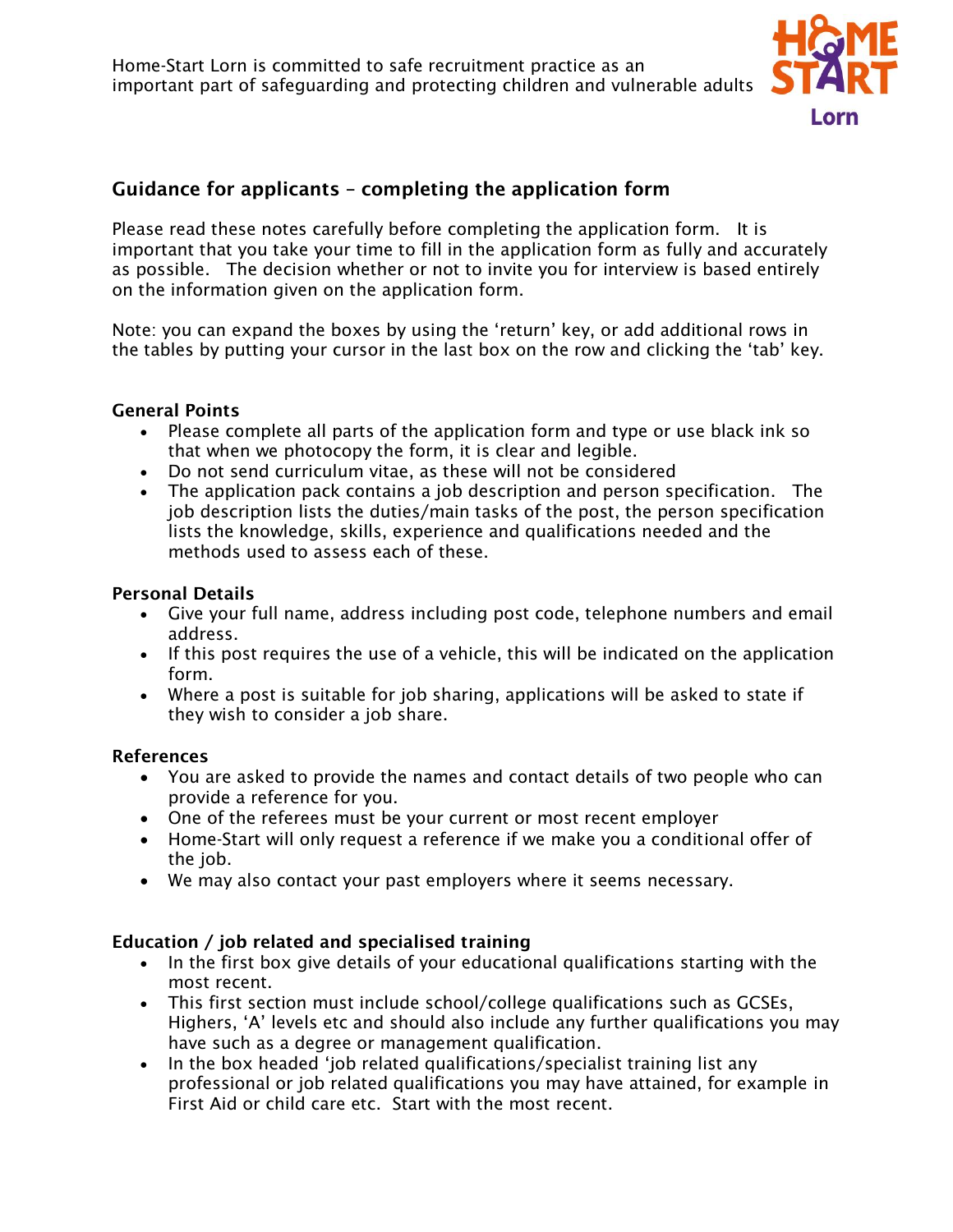- Please also include any 'on the job' training or CPD courses relevant to the post for which you are applying, for example supervision skills, fundraising courses etc
- Please include the grade attained (if applicable)

### Present or Most Recent Job

If you are currently employed, please give details about your present job, including your notice period.

If you are not currently employed, please give information about your most recent job.

### Previous Employment

Please give details of all your previous jobs since leaving school/college in date order *starting with the most recent*. Any gaps in your employment history will need to be explained in the section on page 4. Use a separate sheet if necessary – please name and number it.

### Voluntary Work

Many people will have developed relevant skills and knowledge through voluntary work and work experience. Think carefully about what you have done in the past, at home, school and leisure, paid or unpaid employment as you may wish to draw on the skills you developed. Do not be put off if you have not worked for a long time, think carefully about any experience that you may have gained and record when and how you gained that experience in this section.

### Gaps in employment history

Please list any gaps, and provide brief information explaining each – for example if you had time away from work while bringing up children or for travel etc. The interview panel may ask to clarify any gaps that aren't clearly explained.

## Potential conflict of interest

Please record if you are related to / married to anyone who works for Home-Start Lorn. If you are, it *does not* automatically exclude you from the process, but means that we can ensure a fair process for all concerned by not having your relative taking part in the selection process.

### Other employment

Please record if you intend to continue working in any other capacity if you are offered this post with Home-Start, for example if you have another part time job or run a part time business etc.

### Relevant Skills, Knowledge and Experience

This is a very important part of your application form as it gives you the opportunity to demonstrate why you are suitable for the post. Before completing it, refer to the job description and person specification. Your answer must demonstrate how you meet each of the essential criteria or you will not be short listed for interview.

• Give examples to show how you meet each of the essential criteria, and the desirable where applicable, indicated on the person specification.